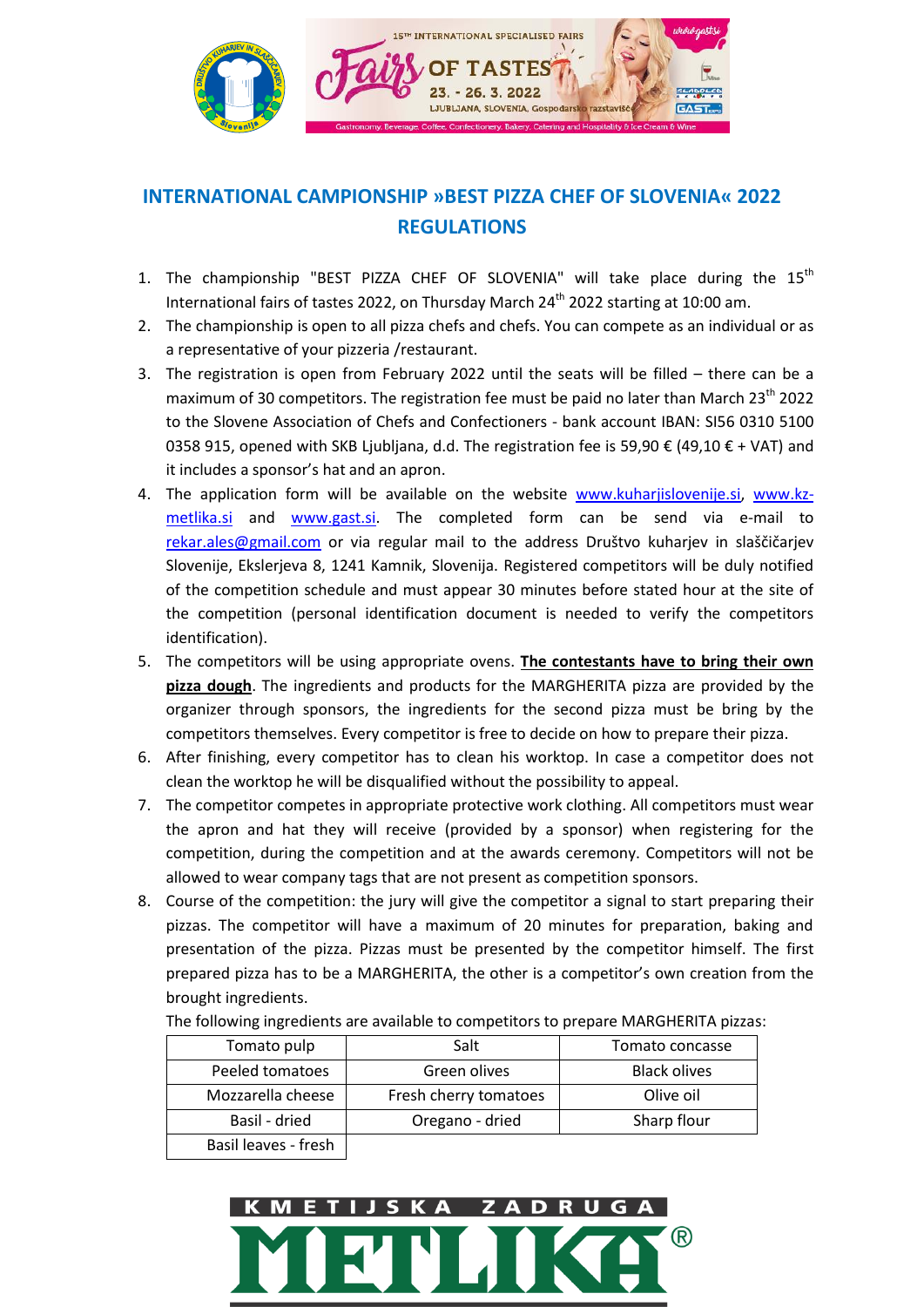- 9. A competitor may use for the preparation of the first pizza PIZZA MARGHERITA ONLY products and foods that are available to him on the competition site.
- 10. The jury consists of 4 members. They evaluate preparation, performance, cooking, time, taste and appearance of the pizzas, as well as their presentations.
- 11. All activities that could be perceived as bribing the jury are strictly prohibited (ie. giving gifts to the jury, etc).
- 12. The Jury will announce the competition's results after the competition is finished (during the fair) and publish the results on the official website of the Fair [\(www.gast.si\)](http://www.gast.si/) and Slovene Association of Chefs and Confectioners [\(www.kuharjislovenije.si\)](http://www.kuharjislovenije.si/).
- 13. The results the jury announces and publishes are final and unappealable.
- 14. The organizer reserves the right to change the rules of the competition in case the course of the competition would be improved by doing so.
- 15. The organizer assumes no liability for any damage that may be caused or suffered by the contestants during the competition.
- 16. The organizer reserves the right to use pictures and videos of the competition for their own purposes.
- 17. The first, second and third placed competitors will receive diplomas and medals.